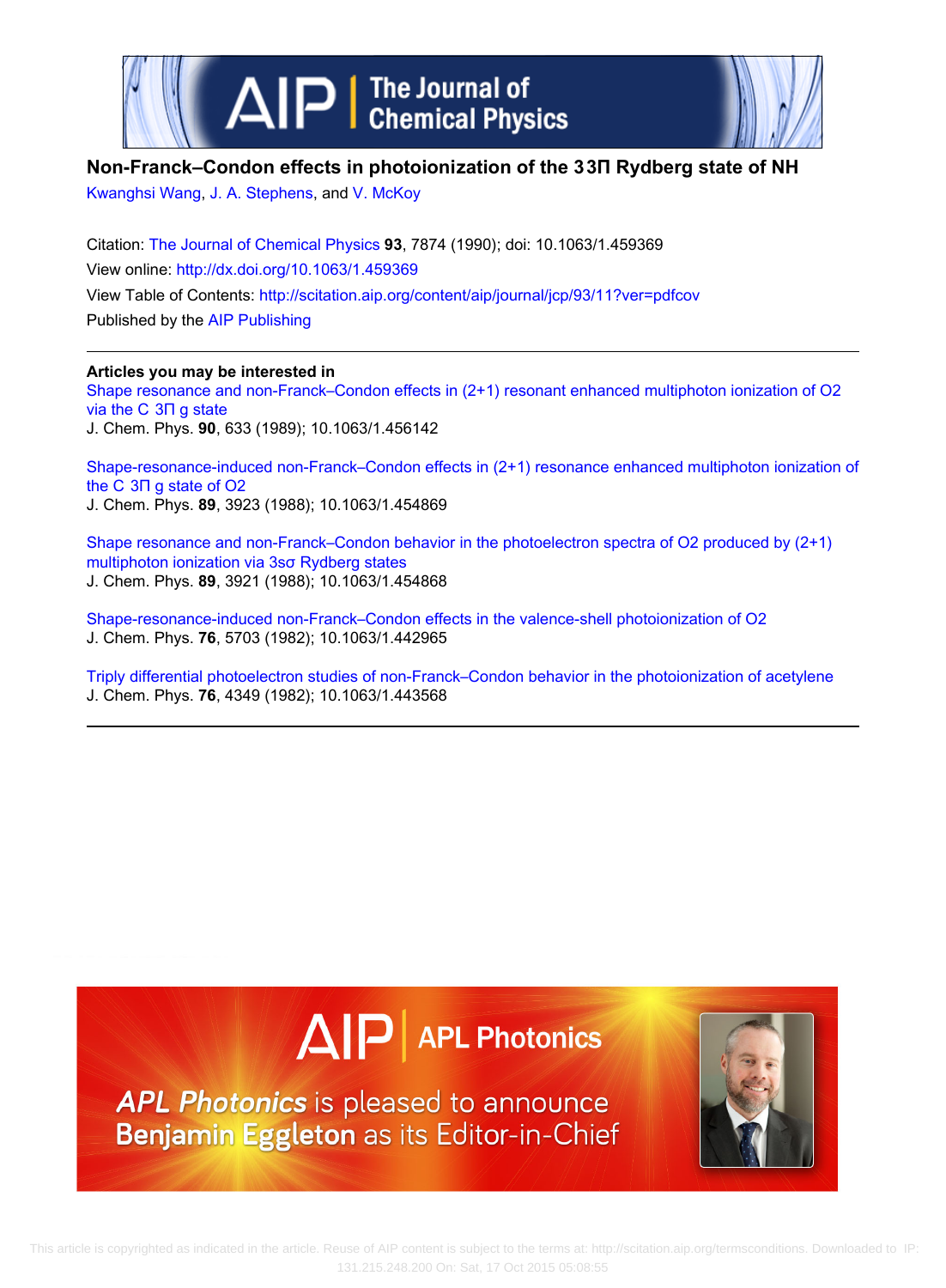## **Non-Franek-Condon effects in photoionization of the 3 3n Rydberg state of NH**

Kwanghsi Wang, J. A. Stephens, and V. McKoy

*Arthur Amos Noyes Laboratory o/Chemical Physics.") California Institute o/Technology. Pasadena, California 91125* 

(Received 16 July 1990; accepted 29 August 1990)

Strong non-Franck-Condon behavior is predicted to occur in the vibrationally resolved photoionization spectra of NH for  $(3 + 1)$  resonance enhanced multiphoton ionization processes via the  $3<sup>3</sup>$ II Rydberg state. The non-Franck-Condon effects are interpreted on the basis of rapid orbital evolution, Cooper minima, and internuclear distance dependence of the dipole transition moment and cross sections. A Cooper minimum occurs in the  $5\sigma \rightarrow k\pi$ channel at small internuclear distances, where NH resembles its united atom, oxygen. The iterative Schwinger variational method and multiplet-specific ion potentials are employed in the calculation of the photoelectron continuum wave functions. Cross sections and asymmetry parameters for photoionization of the NH ground state leading to the  $X^2\Pi$ ,  $a^4\Sigma^-$ , and  $A^2\Sigma^$ ions are also reported.

#### **I. INTRODUCTION**

Resonance enhanced multiphoton ionization (REMPI) coupled with high-resolution photoelectron spectroscopy is a powerful probe of atomic and molecular excited states and their photoionization dynamics.<sup>1-5</sup> The use of REMPI techniques can be expected to yield significant new information on the electronic structure and photoionization dynamics of small radicals. NH was the first transient radical to be probed with this technique, via a  $(3 + 1)$  scheme from the  $a^{-1}\Delta$  state.<sup>6</sup> The spectroscopy of NH has also recently received attention through photodissociation studies of  $NH_3$ ,<sup>7</sup>  $HN_3$ ,<sup>8</sup> and NHCO,<sup>9</sup> of collisions of hydrogen and azide radical  $N_3$ ,<sup>10</sup> and in combustion processes.<sup>11</sup> Photoionization and photodissociation processes of NH, as well as the recombination of  $NH<sup>+</sup>$ , are also important in predicting the abundance of precursors such as  $NH<sub>3</sub>$  and  $HN<sub>3</sub>$  in interstellar clouds.<sup>12-14</sup> However, little is actually known about the details of the photoionization and photodissociation processes of NH itself. In this paper, we study the vibrationally resolved photoionization dynamics of the  $3 \text{ }^{3} \Pi (1 \pi 3 \rho \sigma)$  Rydberg state of NH. Of particular interest is the understanding and further study of non-Franck-Condon effects induced by rapid orbital evolution and Cooper minima, previously predicted for  $(3 + 1)$  REMPI of OH via the  $D^2\Sigma^-(1\pi^23p\sigma)$  Rydberg state.<sup>15</sup> Such rapid Rydberg orbital evolution in hydrides has also been recently predicted to have a significant influence on the rotational distributions of molecular ions, specifically for REMPI of CH via the  $E'^{2}\Sigma^{+}$  (3p $\sigma$ ) state.<sup>16</sup> In the present paper, we also report results for ground state photoionization of NH leading to the  $X$ <sup>2</sup>II,  $a$ <sup>4</sup> $\Sigma^-$ , and  $A$ <sup>2</sup> $\Sigma^-$  molecular ions.

An outline of the paper is as follows: In Sec. II, we discuss some details of the multiplet-specific calculations for photoionization of both the Rydberg and ground states. In Sec. III, results and discussions are presented, followed by a brief conclusion in Sec. IV.

## tronic configuration  $1\sigma^2 2\sigma^2 3\sigma^2 1\pi^2 X^3 \Sigma$ . Ionization of a

**II. THEORY** 

 $3\sigma$  electron results in the  $a^4\Sigma^-$  and  $A^2\Sigma^-$  ionic states, while ionization of a  $1\pi$  electron leads to the  $X^2\Pi$  ionic state. The 3<sup>3</sup>II Rydberg state results from excitation of a  $1\pi$  electron to the 5 $\sigma$  orbital. The 5 $\sigma$  orbital is the second member of a Rydberg series converging to the NH  $+ X<sup>2</sup>$ II ion and in the united atom designation is denoted " $3p\sigma$ ."

NH is an open shell molecule with the ground state elec-

**A. Multiplet-specific wave functions and potentials** 

Within the frozen core Hartree-Fock approximation assumed here, there are four dipole-allowed transition channels for photoionization of the  $5\sigma$  electron of the 3<sup>3</sup>II Rydberg state. The electronic continuum wave functions are

$$
\Psi({}^{3}\Pi) = |(\text{core})1\pi_{+} k\sigma|, \tag{1a}
$$

$$
\Psi({}^3\Delta) = |(\text{core})1\pi_+ k\pi_+|,\tag{1b}
$$

$$
\Psi({}^{3}\Sigma^{-}) = \frac{1}{\sqrt{2}} [ |(\text{core})1\pi_{+}k\pi_{-}|
$$
  
 
$$
- |(\text{core})1\pi_{-}k\pi_{+}|], \qquad (1c)
$$

and

$$
\Psi({}^{3}\Sigma^{+}) = \frac{1}{\sqrt{2}} [ |(\text{core})1\pi_{+}k\pi_{-} | + |(\text{core})1\pi_{-}k\pi_{+} | ], \qquad (1d)
$$

where (core) =  $1\sigma^2 2\sigma^2 3\sigma^2$ . With these wave functions, the static-exchange, one-particle Schrodinger equations for the photoelectron orbital  $\phi_k$  can be obtained <sup>17,18</sup> from the variational expression  $\langle \delta \Psi | H - E | \Psi \rangle = 0$ , where H is the fixed-nuclei Hamiltonian and *E* is the total energy. They are of the form

$$
P\left[f+\sum_{\text{core}}\left(2J_{i}-K_{i}\right)+a_{n}J_{n}+b_{n}K_{n}\right]
$$

$$
+\alpha S\gamma_{\pi}+\beta S\gamma_{\pi}-\epsilon\left|P\right>\phi_{k}\right]=0,
$$
 (2)

7874 J. Chern. Phys. 93 (11), 1 December 1990 0021-9606/90/237874-09\$03.00 © 1990 American Institute of Physics

a) Contribution No. 8173.

This article is copyrighted as indicated in the article. Reuse of AIP content is subject to the terms at: http://scitation.aip.org/termsconditions. Downloaded to IP: 131.215.248.200 On: Sat, 17 Oct 2015 05:08:55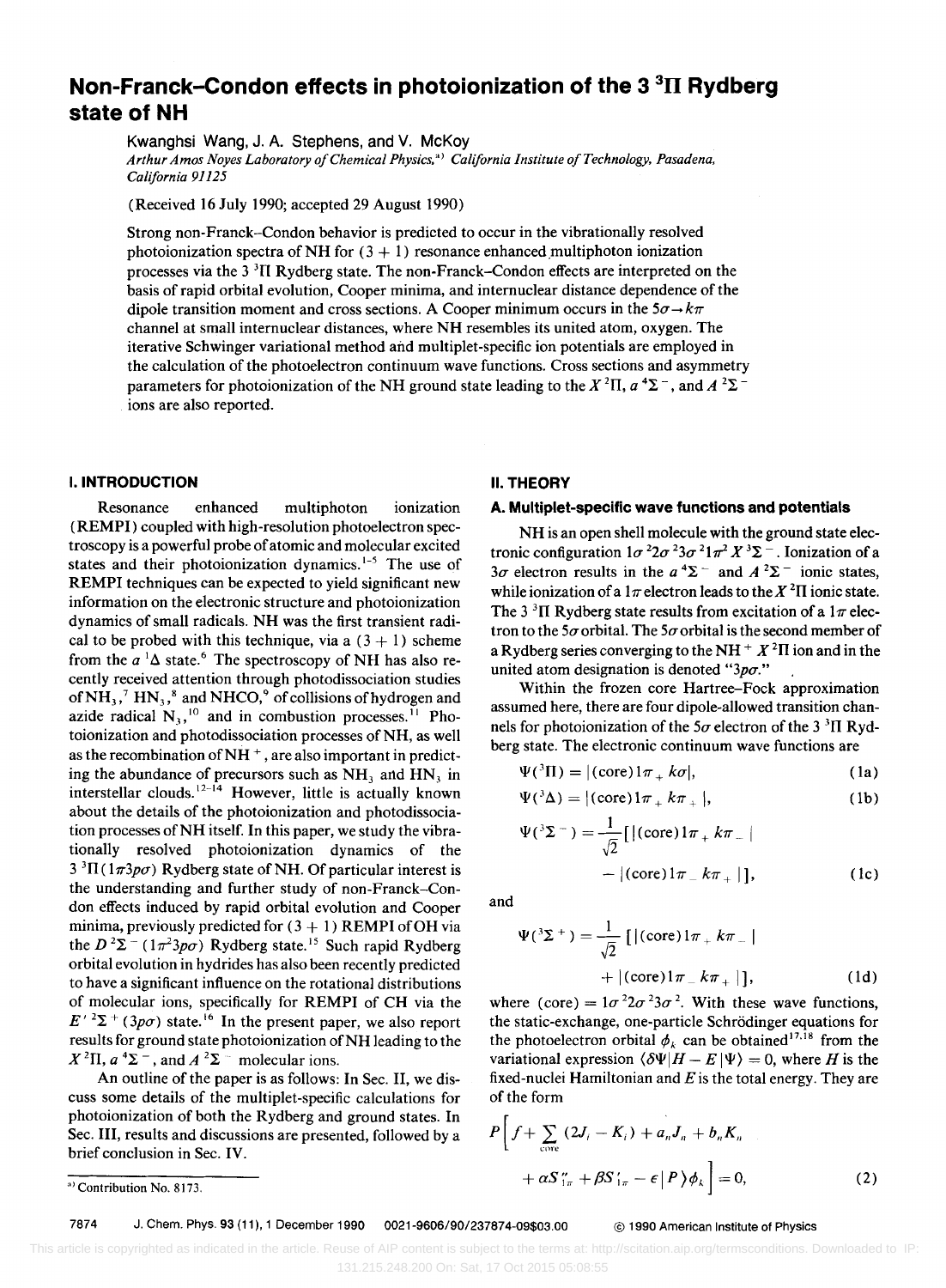where  $J_i$  and  $K_i$  are the Coulomb and exchange operators, respectively, and *P* is a projection operator which enforces orthogonality of the continuum orbital to the occupied orbitals.<sup>17,18</sup> The photoelectron kinetic energy is given by  $\epsilon = \frac{1}{2}k^2$ . The operators S'' and S' are defined by

$$
S''_{\pi}\phi_{+}(\mathbf{r}_{1}) = \phi_{-}(\mathbf{r}_{1}) \int d^{3}\mathbf{r}_{2} [\pi_{-}(\mathbf{r}_{2})]^{*} \frac{1}{r_{12}} \pi_{+}(\mathbf{r}_{2})
$$
\n(3)

and

$$
S'_{\pi}\phi_{+}(\mathbf{r}_{1}) = \pi_{+}(\mathbf{r}_{1}) \int d^{3}\mathbf{r}_{2} [\pi_{-}(\mathbf{r}_{2})]^{*} \frac{1}{r_{12}} \phi_{-}(\mathbf{r}_{2}).
$$
\n(4)

The one-electron operator in Eq. (2) is

 $\Psi({}^{3}\Pi) = |(\text{core})1\pi + k\sigma|,$ 

$$
f = -\frac{1}{2}\nabla_i^2 - \sum_{\alpha} \frac{Z_{\alpha}}{r_{i\alpha}},\tag{5}
$$

where  $Z_a$  is a nuclear charge. Using the wave functions of Eq. (1), the coefficients  $a_n$ ,  $b_n$ ,  $\alpha$ , and  $\beta$  are summarized in Table I.

With the same approximations, the continuum wave functions for ground state photoionization are also readily established. The ejection of an electron from the  $1\pi$  orbital yields the  $X<sup>2</sup>$ II ionic state with an ionization potential of 13.50  $eV$ .<sup>19,20</sup> The dipole-allowed final state continuum wave functions are

$$
\Psi({}^{3}\Sigma^{-}) = \frac{1}{\sqrt{2}} [ |(\text{core})1\pi_{+}k\pi_{-} |
$$
  
 
$$
- |(\text{core})1\pi_{-}k\pi_{+} | ], \qquad (6a)
$$

and

$$
\Psi({}^{3}\Pi) = |(\text{core})1\pi_{-k}\delta_{+}| \qquad (6c)
$$

with (core) =  $1\sigma^2 2\sigma^2 3\sigma^2$ . The removal of an electron from the 3 $\sigma$  orbital of NH produces the  $a^4\Sigma^-$  and  $A^2\Sigma^-$  ionic states, with ionization potentials of 13.54 and 16.17 eV,  $20.21$ respectively. The final state continuum wave functions resulting from photoionization of the  $3\sigma$  orbital leading to the  $a^4\Sigma$ <sup>-</sup> ion are

$$
\Psi({}^3\Sigma^-) = \frac{1}{\sqrt{12}} \left[ |3(\text{core})3\sigma 1\pi_+ 1\pi_- \overline{k\sigma} | - |(\text{core})3\sigma 1\pi_+ \overline{1\pi_- k\sigma} | - |(\text{core})3\sigma \overline{1\pi_+ 1\pi_- k\sigma} | - |(\text{core}) \overline{3\sigma 1\pi_+ 1\pi_- k\sigma} | \right]
$$
(7a)

and

$$
\Psi({}^{3}\Pi) = \frac{1}{\sqrt{12}} [3|(\text{core})3\sigma 1\pi_{+} 1\pi_{-} \overline{k\pi}_{+}|-|(\text{core})3\sigma 1\pi_{+} \overline{1\pi}_{-} k\pi_{+}|-|(\text{core})3\sigma \overline{1\pi}_{+} 1\pi_{-} k\pi_{+}|-|(\text{core}) \overline{3\sigma} 1\pi_{+} 1\pi_{-} k\pi_{+}| ] \qquad (7b)
$$

with (core) =  $1\sigma^2 2\sigma^2$ . The final state continuum wave functions for photoionization of the  $3\sigma$  orbital leading to the  $A^2\Sigma^-$  ion are

$$
\Psi({}^3\Sigma^-) = \frac{1}{\sqrt{6}} \left[ 2 | (\text{core}) \overline{3\sigma} 1\pi_+ 1\pi_- k\sigma | - | (\text{core}) 3\sigma \overline{1\pi}_+ 1\pi_- k\sigma | - | (\text{core}) 3\sigma 1\pi_+ \overline{1\pi}_- k\sigma | \right]
$$
(8a)

and

(6b)

$$
\Psi({}^{3}\Pi) = \frac{1}{\sqrt{6}} \left[ 2 | (\text{core}) \overline{3\sigma} 1\pi_{+} 1\pi_{-} k\pi_{+} | - | (\text{core}) 3\sigma \overline{1\pi}_{+} 1\pi_{-} k\pi_{+} | - | (\text{core}) 3\sigma 1\pi_{+} \overline{1\pi}_{-} k\pi_{+} | \right]
$$
(8b)

with (core) =  $1\sigma^2 2\sigma^2$ . The one-electron equations for the photoelectron orbitals have the general form of Eq. (2). Their coefficients are summarized in Table II. The coefficients for the  $a^4\Sigma^-$  and  $A^2\Sigma^-$  ions are identical to those for  $3\sigma_g$  photoionization of O<sub>2</sub>.<sup>22</sup> It is worth noting that the first excited state  $a^4\Sigma$  of NH<sup>+</sup> lies only 354 cm<sup>-1</sup> above its ground state  $X^2\Pi$ ,<sup>23</sup> while for the isoelectronic molecule CH, there is a  $7660 \text{ cm}^{-1}$  energy difference between its first excited state  $a^4\Sigma$  - and ground state  $X^2\Pi$ .<sup>19</sup>

|          |                      | $a_n/b_n$ |          |        | $\alpha/\beta$ |
|----------|----------------------|-----------|----------|--------|----------------|
| Ion      | Channel <sup>a</sup> | $5\sigma$ | $1\pi$ + | $1\pi$ |                |
| $X^2\Pi$ | ðП                   | 0/0       | $1/-1$   | 0/0    | 0/0            |
|          | $\Delta^3$           | 0/0       | $1/-1$   | 0/0    | 0/0            |
|          | $3\Sigma$ –          | 0/0       | $1/-1$   | 0/0    | $-1/1$         |
|          | $3\Sigma$ +          | 0/0       | $1/-1$   | 0/0    | $1/ - 1$       |

TABLE I. Coefficients of the static-exchange potential in Eq. (2) for NH 3<sup>3</sup>II Rydberg state photoionization.

a Channel designates symmetry of the ion plus photoelectron system.

#### J. Chem. Phys., Vol. 93, No. 11, 1 December 1990

This article is copyrighted as indicated in the article. Reuse of AIP content is subject to the terms at: http://scitation.aip.org/termsconditions. Downloaded to IP: 131.215.248.200 On: Sat, 17 Oct 2015 05:08:55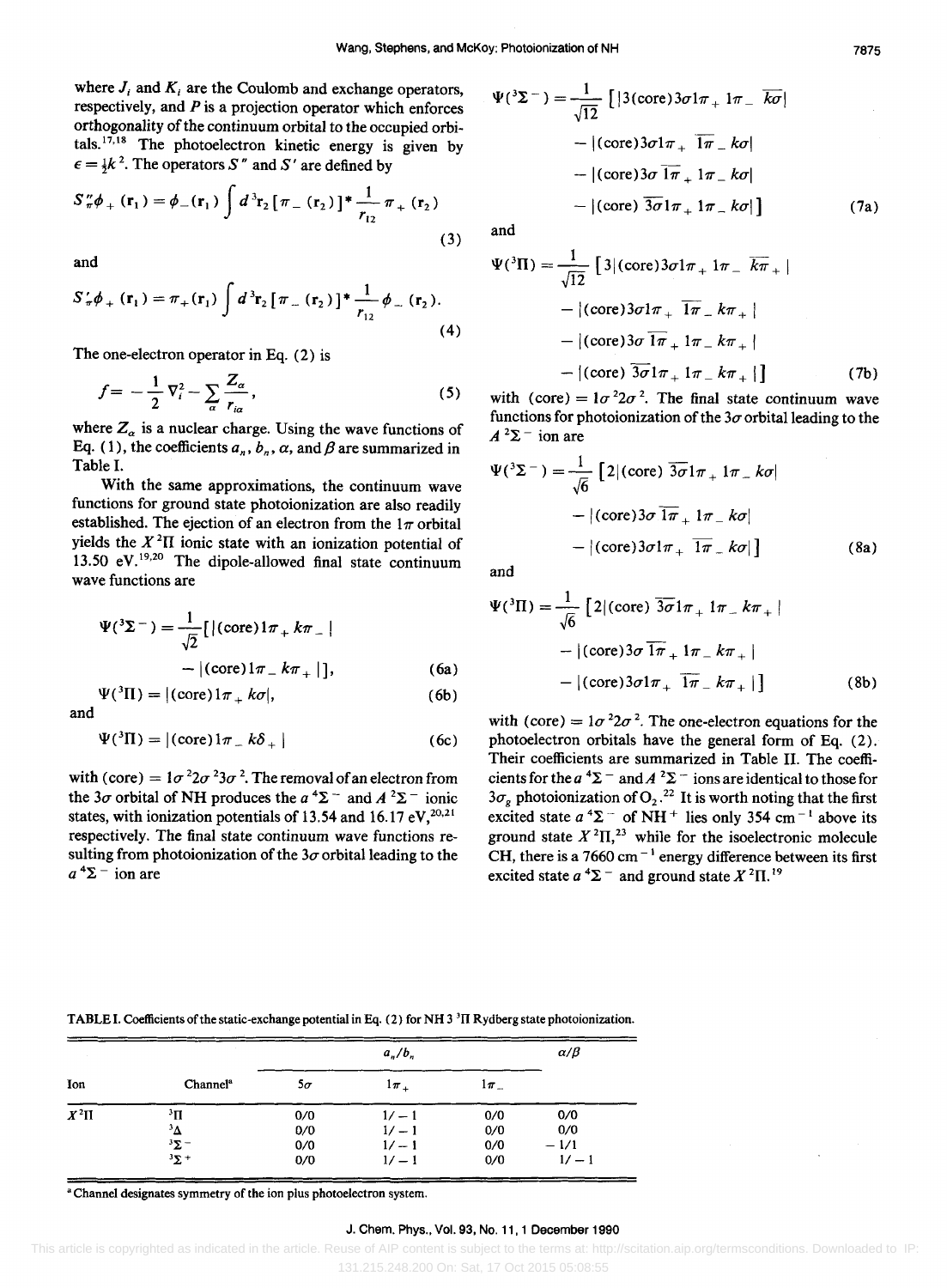TABLE II. Coefficients of the static-exchange potential in Eq. (2) for NH ground state photoionization.

| Ion           | Channel <sup>a</sup>    | $a_n/b_n$       |                  |                  | $\alpha/\beta$ |
|---------------|-------------------------|-----------------|------------------|------------------|----------------|
|               |                         | $3\sigma$       | $1\pi$           | $1\pi$           |                |
| $a^4\Sigma^-$ | $3\Sigma$ -             | $1/\frac{1}{3}$ | $1/\frac{1}{3}$  | 1/4              | 0/0            |
|               | $\mathbf{H}^{\epsilon}$ | 1/1             | 1/               | 1/4              | 0/0            |
| $A^2\Sigma^-$ | $3\Sigma$ –             | $1/-1$          | $1/-\frac{5}{6}$ | $1/-\frac{5}{6}$ | 0/0            |
|               | $\mathbf{H}^{\epsilon}$ | $1/-1$          | $1/-\frac{5}{2}$ | $1/-\frac{5}{6}$ | 0/0            |
| $X^2\Pi$      | $3\Sigma$ –             | $2/-1$          | $1/-1$           | 0/0              | $-1/1$         |
|               | $\rm{^3\Pi}$            | $2/-1$          | $1/-1$           | 0/0              | 0/0            |
|               | $\rm{^3H}$              | $2/-1$          | 0/0              | $1/-1$           | 0/0            |

<sup>a</sup> Channel designates symmetry of the ion plus photoelectron system.

#### **B. Numerical details**

To obtain the photoelectron orbitals, we have used an iterative procedure, based on the Schwinger variational principle,17,18 to solve the Lippmann-Schwinger equations associated with Eq. (2). In this procedure, the static-exchange potential is approximated by a separable form

$$
U(\mathbf{r}, \mathbf{r}') = \sum_{i,j} \langle \mathbf{r} | U | \alpha_i \rangle (U^{-1})_{ij} \langle \alpha_j | U | \mathbf{r}' \rangle, \tag{9}
$$

where the matrix  $U^{-1}$  is the inverse of the matrix with elements (U)  $_{ii} = \langle \alpha_i | U | \alpha_i \rangle$  and the  $\alpha$ 's are discrete basis functions such as Cartesian or spherical Gaussian functions. U is twice the static-exchange potential in Eq. (2) with the longrange Coulomb potential removed. Converged solutions of the Lippmann-Schwinger equations with this separable potential can be obtained iteratively. In this study, two iterations provided converged solutions of Eq.  $(2)$ . The basis sets used in the expansion of Eq. (9) are given in Table III.

The ground state self-consistent field (SCF) wave function for NH was obtained with a *(9s5p2d /4s3p2d)* basis of contracted Cartesian Gaussian functions. 24 At the equilibrium internuclear distance of  $R_e = 1.9616$  bohr, the total SCF energy with this basis is  $-54.9697$  a.u. We used the improved-virtual-orbital  $(IVO)$  method<sup>25</sup> to obtain the wave function of the resonant Rydberg state. This IVO basis was augmented with five *s-* and p-type diffuse functions (with exponents 0.05, 0.03, 0.01, 0.005, and 0.001) on the centerof-mass.

In these calculations, all matrix elements and functions were evaluated by employing single-center expansions about the center-of-mass. For converged results, the following parameters were used:

(i) a maximum partial wave of the photoelectron continuum orbital  $= 9$ ;

| TABLE III. Basis sets used in the separable potential [Eq. (9)]. |  |  |  |
|------------------------------------------------------------------|--|--|--|
|------------------------------------------------------------------|--|--|--|

| Symmetry | Center       | Type of Gaussian<br>function <sup>a</sup> | <b>Exponents</b>              |  |  |
|----------|--------------|-------------------------------------------|-------------------------------|--|--|
| $\sigma$ | N            | Cartesian s                               | 16.0, 8.0, 4.0, 2.0, 1.0, 0.5 |  |  |
|          |              | z                                         | 1.0, 0.5                      |  |  |
|          | c.m.         | Spherical $l = 0$                         | 2.0, 1.0, 0.5                 |  |  |
|          |              | $l=1$                                     | 4.0,2.0,1.0,0.5               |  |  |
|          |              | $l=2$                                     | 2.0,1.0,0.5                   |  |  |
|          |              | $l = 3$                                   | 4.0,2.0,1.0,0.5               |  |  |
|          | н            | Cartesian s                               | 1.2,0.4,0.1                   |  |  |
|          |              | z                                         | 1.2, 0.4, 0.1                 |  |  |
| $\pi$    | N            | Cartesian $x$                             | 8.0,4.0,2.0,1.0,0.5           |  |  |
|          |              | xz                                        | 1.0, 0.5                      |  |  |
|          | c.m.         | Spherical $l = 1$                         | 1.0                           |  |  |
|          |              | $l=2$                                     | 1.0                           |  |  |
|          |              | $l=3$                                     | 1.0                           |  |  |
|          |              | $l = 4$                                   | 1.0                           |  |  |
|          | н            | Cartesian $x$                             | 1.2, 0.4, 0.1                 |  |  |
|          |              | xz                                        | 1.2, 0.4, 0.1                 |  |  |
| δ        | N            | Cartesian $xy$                            | 8.0, 4.0, 2.0, 1.0, 0.5, 0.25 |  |  |
|          | c.m.         | Spherical $l = 2$                         | 1.0                           |  |  |
|          |              | $l=3$                                     | 1.0                           |  |  |
|          |              | $l = 4$                                   | 1.0                           |  |  |
|          | $\mathbf{H}$ | Cartesian $xy$                            | 1.2, 0.4, 0.1                 |  |  |

"Cartesian' Gaussian basis functions are defined as  $\phi^{a, l, m, n, A}(\mathbf{r}) = N(X - A_x)^l(y - A_y)^m(z - A_z)^n$  $\times$  exp( - a|r - A<sup>2</sup>) and spherical Gaussian functions are defined as  $\phi^{a,l,m,A}(\mathbf{r}) = N |\mathbf{r} - \mathbf{A}|^l$  $\times$  exp( -  $\alpha|\mathbf{r} - \mathbf{A}|^2$ )  $Y_{lm}(\Omega_{\mathbf{r} - \mathbf{A}})$ , with N the normalization constant.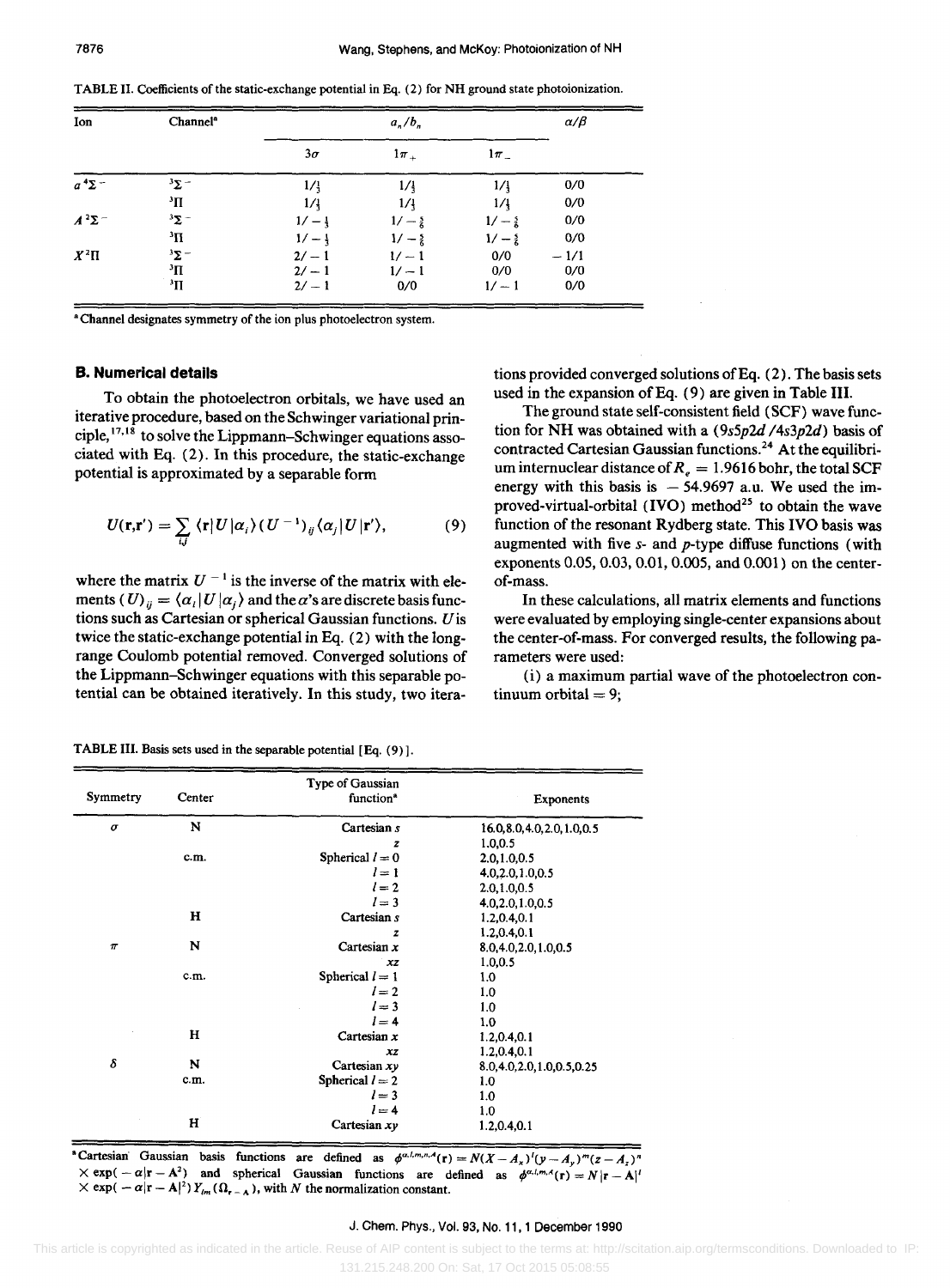20.0

(ii) a maximum partial wave expansion of bound orbitals in the direct potential  $= 60$ .

(iii) a maximum partial wave expansion of  $1\sigma$ ,  $2\sigma$ ,  $3\sigma$ , and  $1\pi$  bound orbitals in the exchange potential = 30, 20, 15, and 15, respectively;

(iv) a maximum partial wave expansion of  $1/r_{12}$  in the direct and exchange terms  $= 60$  and 30, respectively;

(v) a maximum partial wave expansion of the nuclear potential  $= 60$ .

The Gaussian basis sets used in the representation of the static-exchange potential [Eq. (9)] included the Cartesian Gaussian functions centered on the nuclei and spherical Gaussian functions centered on the center of mass. These functions are listed in Table III. The radial integration grid extended to 60 a.u. and contained 500 points. The integration step sizes ranged from 0.01 to 0.4 up to 5 a. *u.,* and up to 0.4 a.u. beyond this point.

The present study requires potential energy curves of the 3<sup>3</sup>II Rydberg state of NH and the  $X<sup>2</sup>$ II state of NH<sup>+</sup>. There are many accurate potential curves for the NH ground state and some excited states,<sup>26-28</sup> but few for NH  $^{+}$ .<sup>19</sup> The 3<sup>3</sup>II Rydberg state potential energy curve of Goldfield and Kirby<sup>26</sup> is distorted at  $\sim 3.5a_0$  due to an apparent avoided crossing with a higher level. Since we are presently treating the resonant and final states at the Hartree-Fock level only, use of our potential curves with accurate equilibrium internuclear distances  $(R_e = 2.11a_0)$  for the Rydberg potential curve and  $R_e = 2.043a_0$  for the ion potential curve) <sup>19,26-28</sup> is consistent with the present level of approximation. The vibrational wave functions for the  $3<sup>3</sup>$ II Rydberg state of NH and the  $X^2\Pi$  ground state of NH<sup>+</sup> were obtained by numerical integration over a range of  $1.25 \le R \le 3.5a_0$ . We used the potential curves obtained from our SCF calculations on  $NH<sup>+</sup>$  and the IVO calculation for NH, with  $R_e$  values slightly shifted to those quoted above. The calculated Franck-Condon factors, as well as our calculated cross sections and asymmetry parameters (discussed below), are available from the authors upon request.

#### III. **RESULTS AND DISCUSSION**

#### A. **Photolonization of the 3 3n Rydberg state**

In Fig. 1, we show potential energy curves for the  $X^3\Sigma^-(1\pi^2)$  ground state of NH, the  $X^2\Pi(1\pi)$  state of

ʻ2p '4s 2s<sup>2</sup>2p<sup>3</sup>3p  $X^2\Pi(1\pi)$ 15.0 2s<sup>2</sup>2p<sup>3</sup>3s  $\begin{array}{ll} \text{Energy} & \text{(eV)}\\ \frac{1}{6} & \text{ } \end{array}$  $N(2p^3) + H(2s,2p)$  $N(2p^23s) + H(1s)$ United Atom 0  $1\pi5\sigma$  $1\pi 4\sigma$  N(2p<sup>3</sup>) + H(1s) 5.0  $X^3\Sigma^-(1\pi^2)$ 0.0 0.0 1.0 2.0 3.0 4.0 5.0 R (Bohr)

FIG. 1. Potential energy curves for the ground and first ionic states of NH and the excited states of the electronic configurations  $1\pi n\sigma$  ( $n = 4-6$ ) (solid curves) and  $1\pi m\pi$  ( $m = 2-4$ ) (dashed curves). See the text for an explanation.

NH<sup>+</sup>, and a set of Rydberg states for the electronic configurations <sup>3</sup>II ( $1\pi n\sigma n = 4-6$ , solid curves) and <sup>3</sup> $\Sigma^-$  ( $1\pi m\pi$ ,  $m = 2-4$ , dashed curves) converging to the ion. As discussed in Sec. II, all of the potential energy curves were obtained from our SCF and IVO calculations. A proposed  $(3 + 1)$  REMPI scheme via the 3<sup>3</sup>II ( $1\pi3p\sigma$ ) Rydberg state is also shown and some states of the united atom oxygen and separated atoms are correlated with states of neutral NH.<sup>29,30</sup> The first "3so" member mixes strongly with the 2PzN-ls*H* antibonding orbital, resulting in a repulsive potential curve. This is a common feature of first-row diatomic hydrides.  $31-33$  Note that the 3  ${}^{3}\Pi$  (1 $\pi3p\sigma$ ) Rydberg state dissociates into the separated atoms  $N(2p^23s) + H(1s)$ , so that we can expect evolution of the Rydberg  $3p\sigma$  orbital to nearly a nitrogen (3s) orbital as the molecule proceeds from the united to separated atoms. To show the rate of this change quantitatively, the angular composition of the  $5\sigma$  Rydberg orbital and the total energy of this state are summarized in Table IV for various internuclear distances. It is clear that  $p$ 

TABLE IV. Total energies of the NH 3<sup>3</sup>II Rydberg state and principal angular momentum composition of the  $5\sigma$  Rydberg orbital.

| R(a.u.) | $-E_{\text{total}}(a.u.)$ | $s(\%)$ | $p(\mathcal{C}_o)$ | $d(\mathcal{C}_o)$ | $f(\mathcal{U})$ |
|---------|---------------------------|---------|--------------------|--------------------|------------------|
| 1.25    | 54.3292                   | 13.15   | 86.66              | 0.08               | 0.00             |
| 1.50    | 54.5140                   | 12.65   | 87.17              | 0.17               | 0.01             |
| 1.75    | 54.5807                   | 14.08   | 85.47              | 0.44               | 0.06             |
| 1.9616  | 54.5945                   | 18.67   | 80.17              | 1.10               | 0.06             |
| 2.15    | 54.5912                   | 29.01   | 68.05              | 2.71               | 0.19             |
| 2.25    | 54.5865                   | 38.41   | 56.91              | 4.24               | 0.35             |
| 2.50    | 54.5707                   | 65.56   | 24.98              | 8.18               | 0.93             |
| 2.75    | 54.5509                   | 79.71   | 9.93               | 8.53               | 1.26             |
| 3.00    | 54.5290                   | 85.10   | 5.22               | 7.55               | 1.40             |
| 3.50    | 54.4866                   | 87.58   | 3.69               | 5.99               | 1.68             |

#### J. Chern. Phys., Vol. 93, No. 11, 1 December 1990

 This article is copyrighted as indicated in the article. Reuse of AIP content is subject to the terms at: http://scitation.aip.org/termsconditions. Downloaded to IP: 131.215.248.200 On: Sat, 17 Oct 2015 05:08:55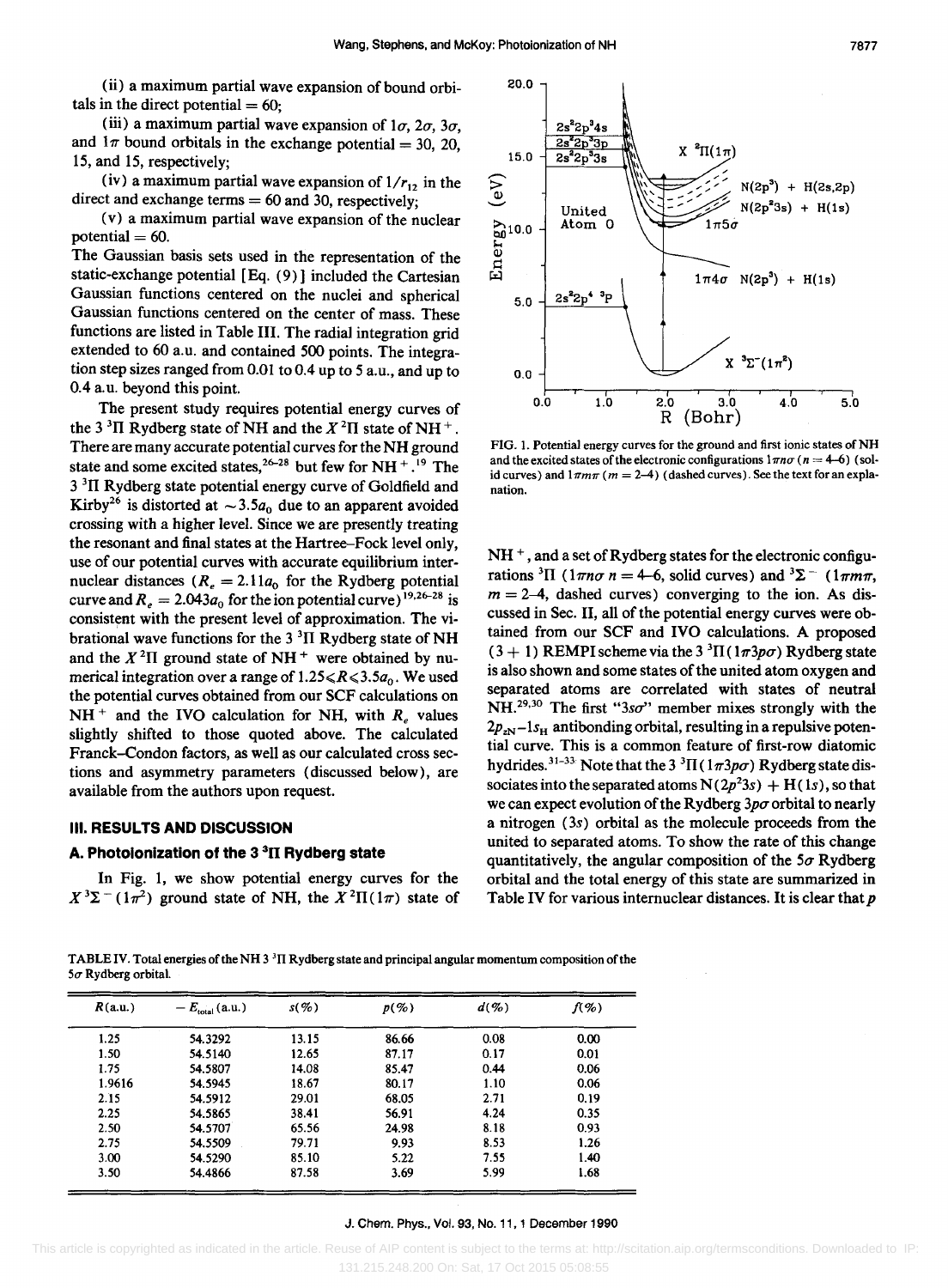character is dominant at smaller Rand *s* character is dominant at larger *R.* These results are similar to that of the *"3p"*  Rydberg states of OH and CH molecules. 15,16 As seen in Table IV, the angular momentum composition changes rapidly as the internuclear distance varies. Accompanying the rapid variation in angular momentum composition, the nodal structure of  $n\sigma$  orbitals also changes and therefore significantly influences the photoionization dynamics as *R* varies. These properties are crucial for excited state photoionization of the diatomic hydrides. They result in a prediction of significant non-Franek-Condon effects in ion vibrational distributions, as discussed below and in our accompanying paper on OH.<sup>34</sup> The orbital composition remains nearly unchanged for the  $n\pi$  Rydberg orbitals, i.e., they remain  $\sim$ 99% *p* character at all internuclear distances used in this study. This is also reflected in the nearly R-independent quantum defect functions (not shown) for these states.<sup>35</sup>

In Figs. 2 and 3, we show photoionization cross sections and photoelectron angular distributions (asymmetry parameter  $\beta$ ) for photoionization of the 3<sup>3</sup> $\Pi$ (1 $\pi$ 3 $p\sigma$ ) state of NH, leading to the  $X<sup>2</sup>$ II ion at several internuclear distances. Due to the orbital evolution and the Cooper mini-



FIG. 2. Calculated (velocity form) photoionization cross sections for  $5\sigma \rightarrow k\pi$  and  $5\sigma \rightarrow k\sigma$  channels at various internuclear distances. The cross sections assume an ionization potential of 2.72 eV.



FIG. 3. Calculated (velocity form) asymmetry parameters  $\beta$  at various internuclear distances.

mum (discussed below), the electronic transition moment (cross section) is strongly dependent on internuclear distance, and hence a simple Franck-Condon description of the vibrational branching ratios becomes invalid. A prominent result in Fig. 2 is the existence of a minimum in the cross sections at lower photon energy, and smaller internuclear distances, for  $\sim R \le R_e$ . This is due to a Cooper zero in the electronic transition moment to the continuum final state.  $36-41$  The asymmetry parameters in Fig. 3 also vary rapidly with energy about a Cooper minimum.<sup>38-41</sup> To examine the origin of this minimum in more detail, in Fig. 4 we plot the (incoming-wave normalized) partial-wave dipole strengths  $|D_{l}^{(-)}|^{2}$  as a function of photoelectron kinetic energy, for photoionization channels  $5\sigma \rightarrow k\pi$  [Figs. 4(a) and  $4(b)$  and  $5\sigma \rightarrow k\sigma$  [Figs. 4(c) and  $4(d)$ ] at  $R = 1.9616$  and 2.75 $a_0$ . In Fig. 4 (a), a Cooper minimum, which is due to a sign change in the  $d$ -wave component through the minimum, is clearly seen at low kinetic energy and around the equilibrium internuclear distance. The minimum of cross section is caused by the Cooper minimum via the  $5\sigma \rightarrow k\pi$ channel only. The  $5\sigma$  orbital is predominantly a  $3p$  wave at small *R* (see Table IV). The single node in the *3p* component of the Rydberg radial wave function ensures a large amplitude extending  $\sim 5-10a_0$  from the origin. As the photoelectron energy increases, a node of the  $d$ -wave continuum moves through the outermost loop of the *3p* wave function, resulting in a cancellation in the dipole matrix element. This is similar to the  $5\sigma \rightarrow k\pi$  minimum found in  $D^2\Sigma^-$  photoionization of  $OH$ ,<sup>15</sup> except that it appears more pronounced in NH. Both are similar to atomic  $3p \rightarrow kd$  Cooper minima observed in ground state photoionization of rare gas atoms,36,37,41 except that for *excited states,* they occur at much lower kinetic energy due to the outward displacement of the radial node compared with a ground state *3p* orbital. Such properties of Cooper minima have been predicted for the excited-state photoionization of heavier atoms.<sup>38,39</sup>

The strong internuclear distance dependence of the Rydberg-continuum transition moment, resulting from the combined effects of orbital evolution and Cooper minima,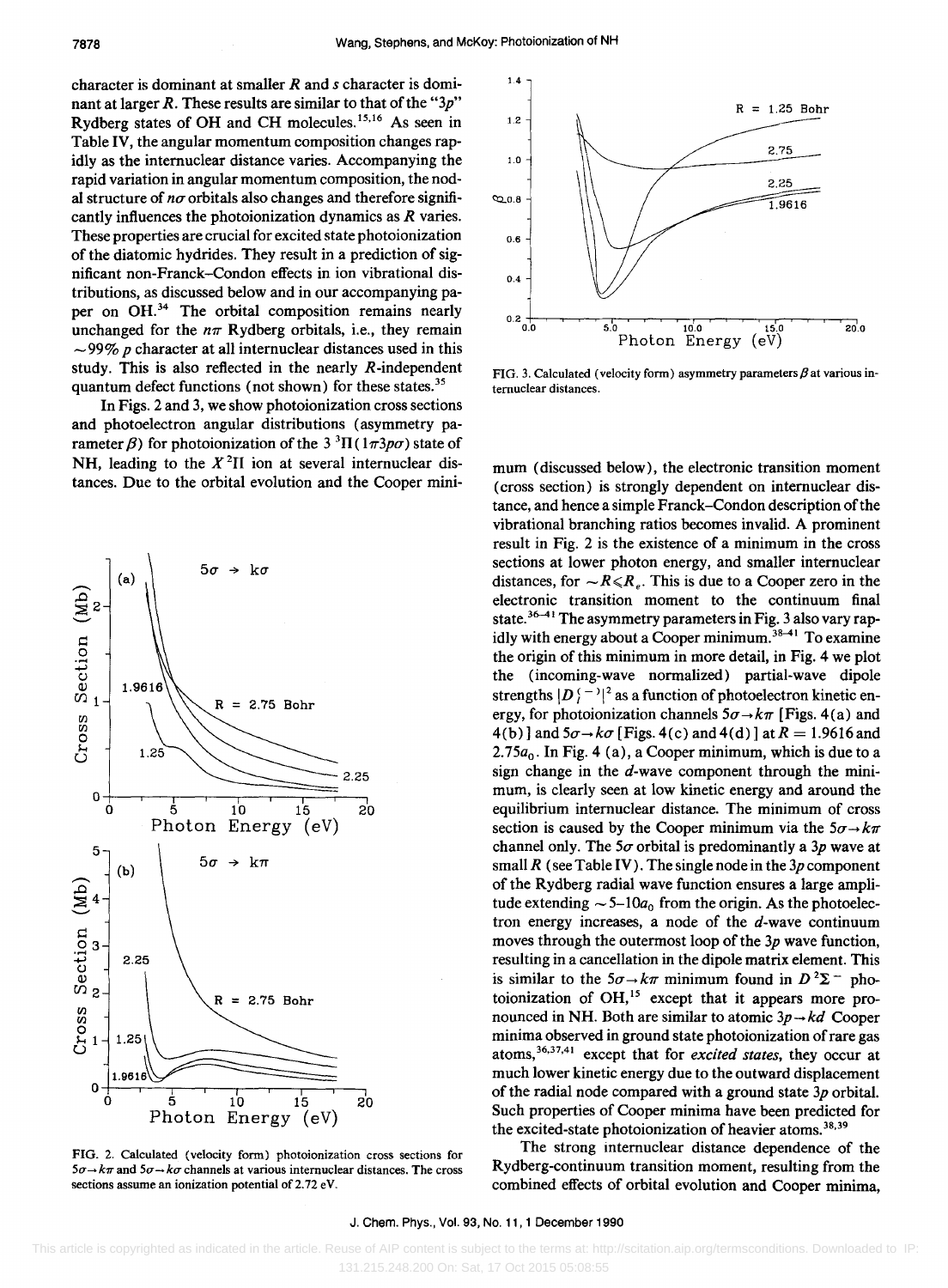

FIG. 4. Calculated dipole strengths (incoming-wave normalized, velocity form) for  $5\sigma \rightarrow k\pi$ .  $(a)$  $R = 1.9616a_0;$  $(b)$  $5\sigma \rightarrow k\pi$ ,  $R = 2.75a_0;$  $(c)$  $5\sigma \rightarrow k\sigma$ ,  $R = 1.9616a_0$ ; and (d)  $5\sigma \rightarrow k\sigma$ ,  $R = 2.75a_0$ . In (a) and (b), the designations are: squares,  $l = 1$ ; circles,  $l = 2$ ; and triangles,  $l = 3$ . In (c) and (d), the designations are: squares,  $l = 0$ ; circles,  $l = 1$ ; and triangles,  $l = 2$ . Dashed curves in each frame give the total sum of all partial waves.

implies a breakdown of the Franck-Condon approximation to the effective vibronic transition moment. In the adiabaticnuclei approximation, the vibrationally resolved cross sections and asymmetry parameters for a transition from the v' vibrational level to  $v^+$  vibrational state are given by<sup>42-44</sup>

$$
\sigma_{v'v^+}^{L,V} = \frac{4\pi^2}{3c} E \sum_{lm\mu} |\langle \chi(v^+) | I_{lm\mu}^{L,V} | \chi(v') \rangle|^2 \tag{10}
$$

and

$$
\frac{d\sigma_{v'v^+}^{L,V}}{d\Omega_k} = \frac{\sigma_{v'v^+}^{L,V}}{4\pi} \left[ 1 + \beta_{v'v^+}^{L,V} P_2 \left( \cos \theta \right) \right],\tag{11}
$$

where  $I_{lm\mu}^{L,V}$  are partial-wave components of the length  $(L)$ or velocity  $(V)$  incoming-wave normalized transition moment. Here  $E$  is the photon energy,  $c$  is the speed of light,  $\gamma(v')$  and  $\gamma(v^+)$  are the vibrational wave functions of the Rydberg state and the ion, respectively,  $\theta$  is the angle between the direction of the light polarization and photoelectron momentum  $k$ , and  $P_2$  is a Legendre polynomial. The Rydberg state and photoelectron orbital for the  $5\sigma \rightarrow k\sigma$ and  $5\sigma \rightarrow k\pi$  continuum channels were obtained over a range of internuclear distances (see column one of Table IV). We calculated vibrationally resolved cross sections  $\sigma_{v'v}^{L,V}$  and<br>photoelectron asymmetry parameters  $\beta_{v'v}^{L,V}$  for one-color,<br> $(n + 1)$ -REMPI processes with  $n = 1, 2$ , and 3. Here we show results for the  $(3 + 1)$ -REMPI process. In this case, the one-photon energies are 3.593, 3.712, 3.826, and 3.936 eV corresponding to  $v' = 0$ , 1, 2, and 3, respectively. We have not included alignment effects induced by the threephoton absorption in these calculations. These will be included and discussed in studies which investigate rotationally resolved REMPI of NH, OH, and CH.<sup>45,46</sup>

The vibrational branching ratios for  $(3 + 1)$  REMPI as well as the Franck-Condon factors are plotted in Fig. 5, with a normalization such that a sum over branching ratios of  $v^+$ for each level  $v'$  gives unity. Some important features displayed in Fig. 5 are: (i) the Franck-Condon approximation breaks down even for  $\Delta v = v^+ - v' = 0$  when  $v' \neq 0$ ; (ii) the maximum component shifts to  $\Delta v = 1$  in larger v'; (iii) deviations from Franck-Condon predictions for most  $v^+$  levels are large (up to  $30\% - 70\%$ ), which, in the absence of other interactions, should be easily detected; (iv) the  $(3 + 1)$ -REMPI scheme should be most sensitive to orbital evolution and Cooper minimum effects, since the kinetic energy of the photoelectron is located within the range of Cooper minimum [e.g., see Fig. 4(a)]. Figure 6 shows plots of our vibrationally resolved asymmetry parameters for photoionization of the  $v' = 3$  levels of the resonant state. The photoelectron angular distributions do not have as strong non-Franck–Condon effects as in the vibrational branching ratios (Fig. 5). Note that this is not so for a shape or autoionizing resonance, but derives here from the photoelectron kinetic energies within the region of the Cooper minimum. The  $5\sigma \rightarrow k\sigma$  contribution, which is more Franck–Condon (see Figs. 2 and 4), therefore dominates in both  $\Delta v = 0$  and  $\Delta v \neq 0$  transitions.

#### **B. Ground state photoionization**

We show our calculated cross sections for  $3\sigma$  photoionization leading to the  $a^4\Sigma^-$  and  $A^2\Sigma^-$  ions in Fig. 7(a) and for  $1\pi$  photoionization of the  $X^2\Pi$  ionic state in Fig. 7(b) at the equilibrium internuclear distance  $R_e = 1.9616a_0$ . The difference of spectral profiles between Figs. 7(a) and 7(b)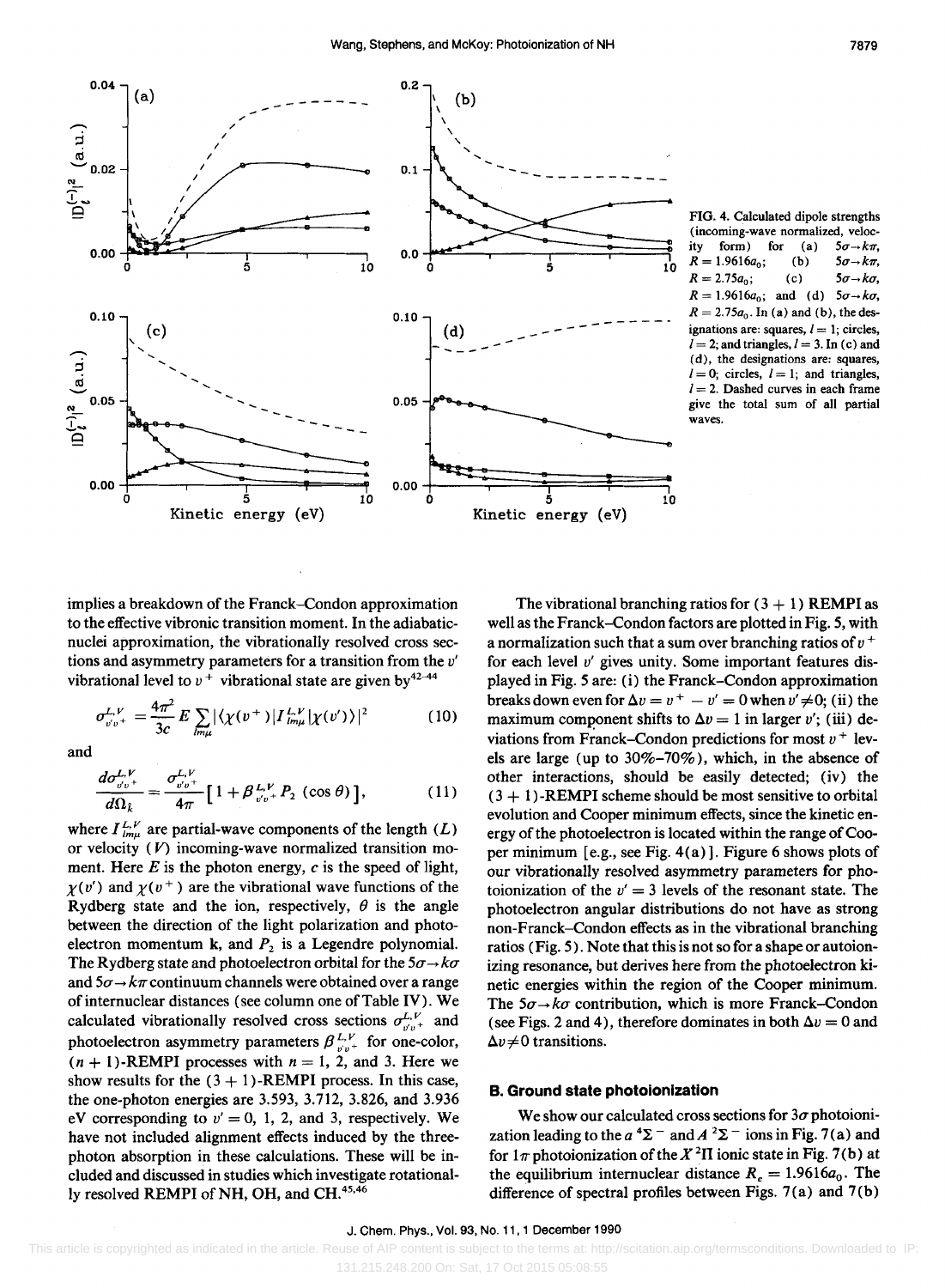7880







FIG. 6. Calculated vibrationally resolved photoelectron angular distributions for REMPI of NH via the  $v' = 3$  level of the 3<sup>3</sup>H state for different  $v^+$ levels of the  $X^2\Pi$  ion. Dipole length form, solid curve; dipole velocity form, dashed curve.



FIG. 7. Calculated photoionization cross sections for producing (a) the  $a^4\Sigma^-$  and  $A^2\Sigma^-$  states of NH<sup>+</sup> and (b) the  $X^2\Pi$  state of NH<sup>+</sup>. Dipole length form, solid curve; dipole velocity form, dashed curve.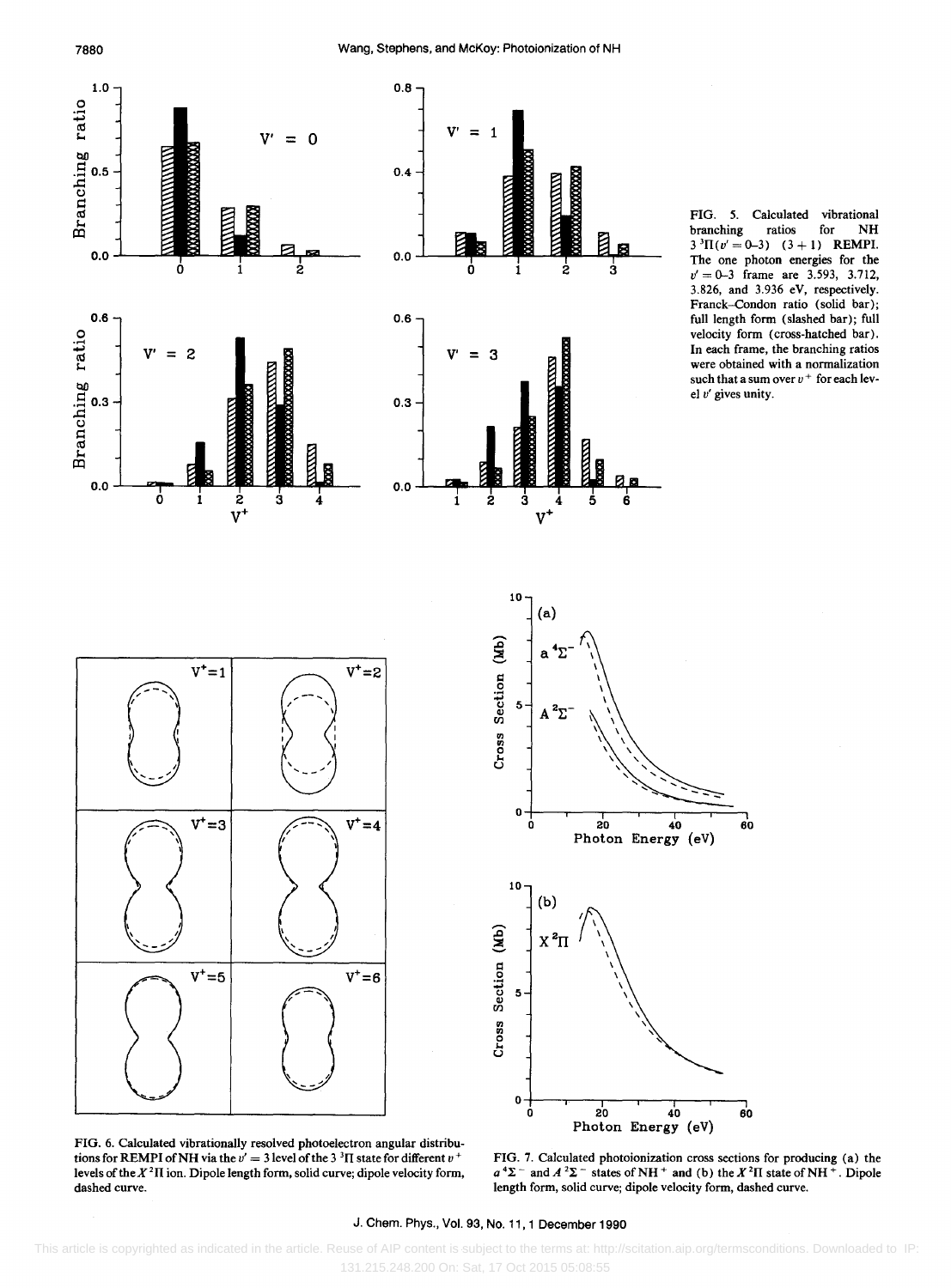can be attributed to the different origins of the  $3\sigma$  and  $1\pi$ valence orbitals, i.e., the  $3\sigma$  molecular orbital consists mainly of the nitrogen  $2p$ , atomic orbital, and the  $1\pi$  orbital consists of "nonbonding" nitrogen  $2p_x$  and  $2p_y$  atomic orbitals. The ratio of the  $a^4\Sigma^-$  and  $A^2\Sigma^-$  cross sections [Fig. 7(a)] is quite close to the statistical ratio 2:1, with a few percent deviation over the entire kinetic energy range. The calculated asymmetry parameters  $\beta$  are shown in Fig. 8 for the  $3\sigma$ [Figs. 8(a) and 8(b)] and  $1\pi$  [Fig. 8(c)] orbitals. It is obvious that the asymmetry parameters and cross sections are similar to those of the nitrogen and oxygen atoms. $47$ Generally, the photoionization dynamics of NH ground state photoionization mirrors that of the other first-row hydrides OH and CH.<sup>48</sup>

#### **IV. CONCLUSION**

In this paper, we have studied vibrationally resolved photoionization dynamics of the  $3<sup>3</sup>$ II Rydberg state of NH leading to the  $X<sup>2</sup>$ II ionic state, assuming a one-color (3 + 1) REMPI scheme. The present calculations predict a strong non-Franek-Condon effect in the resulting vibrational branching ratios. This effect is due to rapid evolution of the Rydberg orbital with internuclear distance, coupled with a



 $3p \rightarrow k\pi$  Cooper minimum which occurs at small *R* near the united atom. Future work will examine the rotational ion distributions resulting from REMPI of NH.<sup>45,46</sup> This is of particular interest since, owing to the occurrence of a Cooper minimum and the dominance of a single partial wave in the continuum in their vicinity (e.g., *s* wave), it may be possible to produce rotationally state-selected molecular ions by tuning the energy of the ionizing photon though the minimum.49 Additionally, we have studied the photoionization of the  $3\sigma$  and  $1\pi$  valence orbitals leading to the three lowest electronic states of the ion by employing multiplet-specific ion potentials.

#### **ACKNOWLEDGMENTS**

This work was supported by grants from the National Science Foundation (CHE-8521391), Air Force Office of Scientific Research (Contract No. 87-0039), and the Office of Health and Environmental Research of the U. S. DepartmentofEnergy (DE-FG03-87ER60513). We also acknowledge use of resources of the San Diego SuperComputer Center, which is supported by the National Science Foundation, and resources of the Jet Propulsion Laboratory/Caltech CrayX-MP.

- <sup>1</sup> R. N. Compton and J. C. Miller, in *Laser Applications in Physical Chemistry,* edited by D. K. Evans (Dekker, New York, 1988), Sec. 4.
- <sup>2</sup>P. M. Dehmer, J. L. Dehmer, and S. T. Pratt, Comments At. Mol. Phys. 19,205 (1987).
- <sup>3</sup>P. M. Johnson and C. E. Otis, Annu. Rev. Phys. Chem. 32, 139 (1981).
- 4 J. W. Hudgens, in *Advances in Multiphoton Processes and Spectroscopy,*
- edited by S. H. Lin (World Scientific, Singapore, 1988), Vol. 4.
- 'w. A. Chupka, J. Chern. Phys. 87, 1488 (1987).
- 6G. C. Neiman and S. D. Colson, J. Chern. Phys. 68, 5656 (1978); J. H. Glownia, S. J. Riley, S. D. Colson, and G. C. Nieman, *ibid.* 73, 4296 (1980).
- 7R. D. Kenner, F. Rohrer, and F. Stuhl, J. Chern. Phys. 86, 2036 (1987).
- 8 F. Rohrer and F. Stuhl, J. Chern. Phys. 88, 4788 (1988); B. R. Foy, M. P. Casassa, J. C. Stephenson, and D. S. King, *ibid.* 89, 608 (1988); M. H. Alexander, H. J. Werner, and P. J. Dagdigian, *ibid.* 89, 1388 (1988).
- <sup>9</sup> T. A. Spiglanin and D. W. Chandler, J. Chem. Phys. 87, 1577 (1987).
- <sup>10</sup> J. Chen, E. Quiñones, and P. J. Dagdigian, J. Chem. Phys. 90, 7603 (1989).
- $^{11}$  A. R. Whyte and L. F. Phillips, Chem. Phys. Lett. 102, 451 (1988); A. M. Dean, M.-S. Chou, and D. Stem, Int. J. Chern. Kinetics 16, 633 (1984); C. F. Melius and J. S. Binkley, ACS Syrnp. Ser. 249, 103 (1984).
- 12M. M. Litvak and E. N. Rodriguez Kuiper, Astrophys. J. 253, 622 (1982).
- <sup>13</sup> S. B. Yorka, Astron. J. 88, 1816 (1983).
- 14R. E. Roach, Astrophys. J. 89, 99 (1939).
- <sup>15</sup> J. A. Stephens and V. McKoy, Phys. Rev. Lett. 62, 889 (1989).
- <sup>16</sup> H. Rudolph, J. A. Stephens, V. McKoy, and M. T. Lee, J. Chem. Phys. 91, 1374 (1989).
- <sup>17</sup> R. R. Lucchese, G. Raseev, and V. McKoy, Phys. Rev. A 25, 2572 (1982).
- <sup>18</sup> R. R. Lucchese, K. Takatsuka, and V. McKoy, Phys. Rep. 131, 147 (1986).
- 19H. P. D. Liu and G. Verhaegen, J. Chern. Phys. 53, 735 (1970).
- 20 S. N. Foner and R. L. Hudson, J. Chern. Phys. 45, 40 (1966).
- 21 R. Rosrnus and W. Meyer, J. Chern. Phys. 66, 13 (1977).
- <sup>22</sup> M. Braunstein, V. Mckoy, and M. E. Smith, J. Chem. Phys. 90, 3931 (1989).
- 23 R. Colin and A. E. Douglas, Can. J. Phys. 46, 61 (1968).
- 24T. H. Dunning, J. Chern. Phys. 53, 2823 (1970); 55, 3958 (1971).
- 25W. J. Hunt and W. A. Goddard, Chern. Phys. Lett. 3, 414 (1967).
- 26E. M. Goldfield and K. P. Kirby, J. Chern. Phys. 87, 3986 (1987).
- 27D. R. Yarkony, J. Chern. Phys. 91, 4745 (1989).